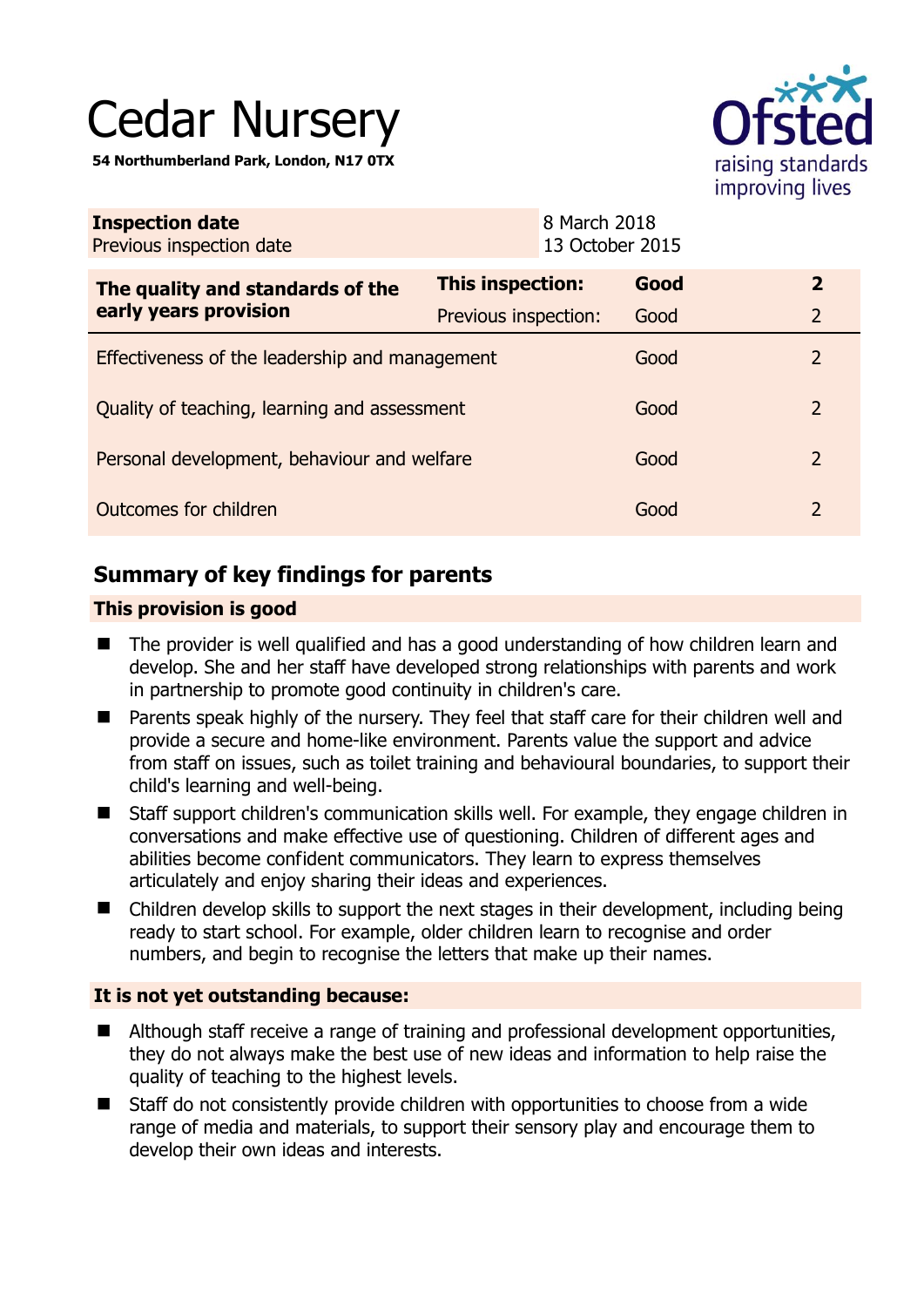# **What the setting needs to do to improve further**

#### **To further improve the quality of the early years provision the provider should:**

- $\blacksquare$  strengthen the systems for guiding and supervising staff, to ensure that training provided is fully effective in helping to develop their professional skills and practice
- $\blacksquare$  increase further opportunities for children to make choices from a wide range of media and materials.

## **Inspection activities**

- The inspector observed a range of activities indoors and outdoors, and she assessed the quality of teaching and its impact on children's learning.
- The inspector had a meeting with the manager and provider. She also explored the views of the staff and children at intervals during the inspection.
- The inspector held discussions with parents and considered their views.
- The inspector looked at a sample of relevant documentation.
- The inspector carried out a joint observation with the manager.

## **Inspector**

Sarah Crawford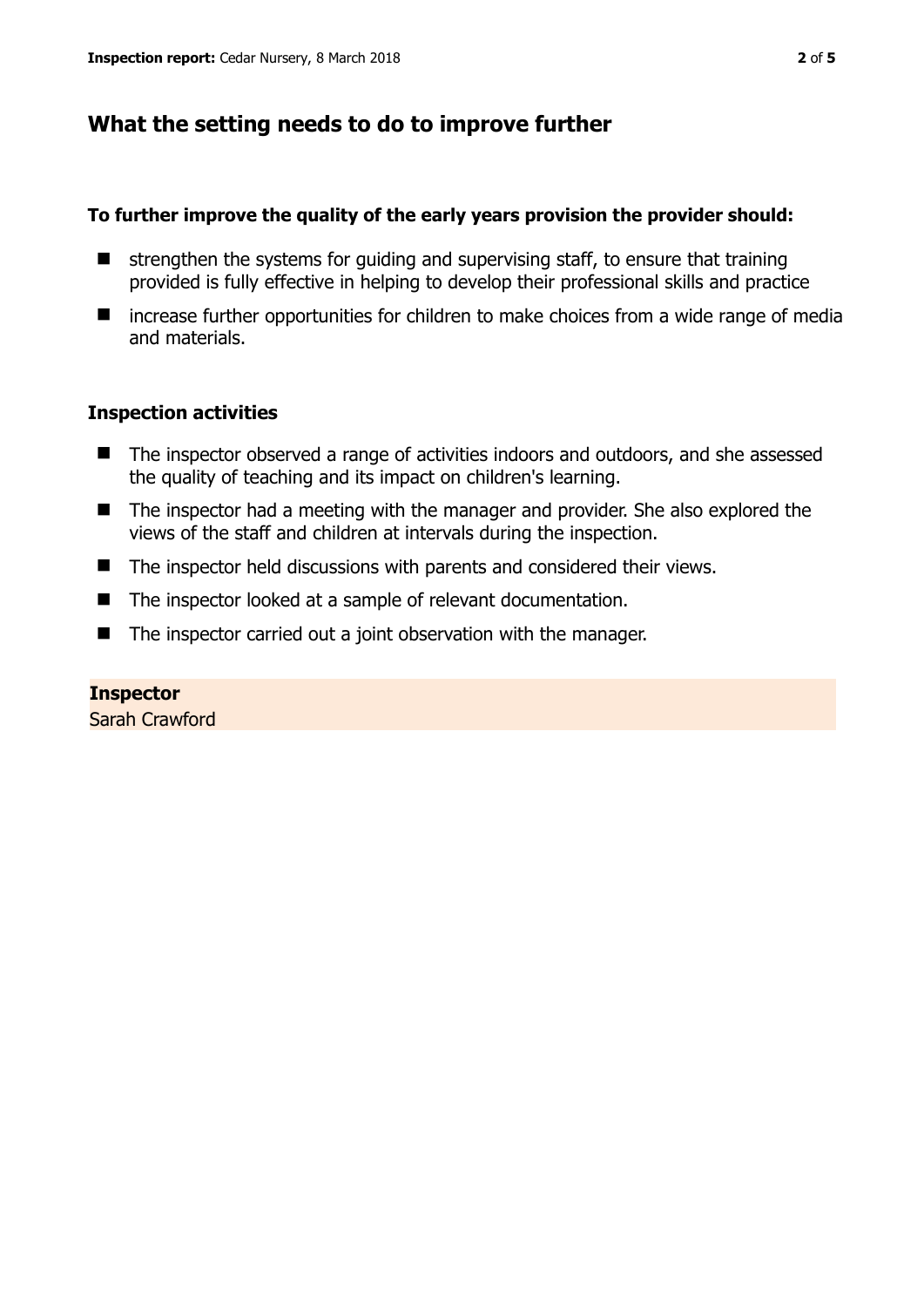## **Inspection findings**

#### **Effectiveness of the leadership and management is good**

The provider and manager evaluate the provision to identify strengths and areas for development. They seek the views of others, including parents, to help them plan improvements, which have a positive impact on children's outcomes. For instance, managers identified that there were inconsistencies in the quality of staff observations of children. They have worked in partnership with their early years adviser to address this. Where children's development is not typical, staff seek advice from relevant professionals to help children achieve as much as they can. Safeguarding is effective. Staff have a good understanding of the signs that might indicate a child is at risk from harm and know how to report any concerns about a child's welfare.

#### **Quality of teaching, learning and assessment is good**

Staff make regular assessments of children's progress and ensure that parents are kept well informed of their children's development. For example, each term they provide written reports of children's achievements and what they need to learn next, which are shared at parent and key-person meetings. Staff help children to develop an awareness of the world around them. For instance, they take them on regular outings within their local area and the wider community, such as activities at the local park, a visit to the theatre and a trip to the Natural History Museum. Babies make the most of their spacious room to develop their small- and large-muscle movements, as they learn to crawl, walk and handle resources.

#### **Personal development, behaviour and welfare are good**

Staff form close bonds with the children and support their emotional well-being effectively. Children are confident, happy and well settled. They look to staff for comfort and reassurance, and enjoy receiving cuddles and praise. Older children learn about the cultures and traditions of various communities and begin to understand differences between themselves and others. For instance, they respect that people may eat other types of food or wear different clothing. Staff help children to develop positive attitudes to healthy lifestyles. For instance, they engage older children in outdoor games, such as hide and seek, which encourage them to be physically active. Children behave well and develop good social skills.

#### **Outcomes for children are good**

Children make steady progress from their various starting points. This includes children who are learning to speak English as an additional language and those who receive funding. They develop good social skills and are confident and curious when they meet new people. Children use their imaginations well. For instance, toddlers pretend to cook and care for their 'babies' in the role-play area. Older children use toy figures to create simple storylines based on their favourite characters from books and television. Children develop an interest in literacy. They enjoy looking at books and begin to make marks to represent objects and words.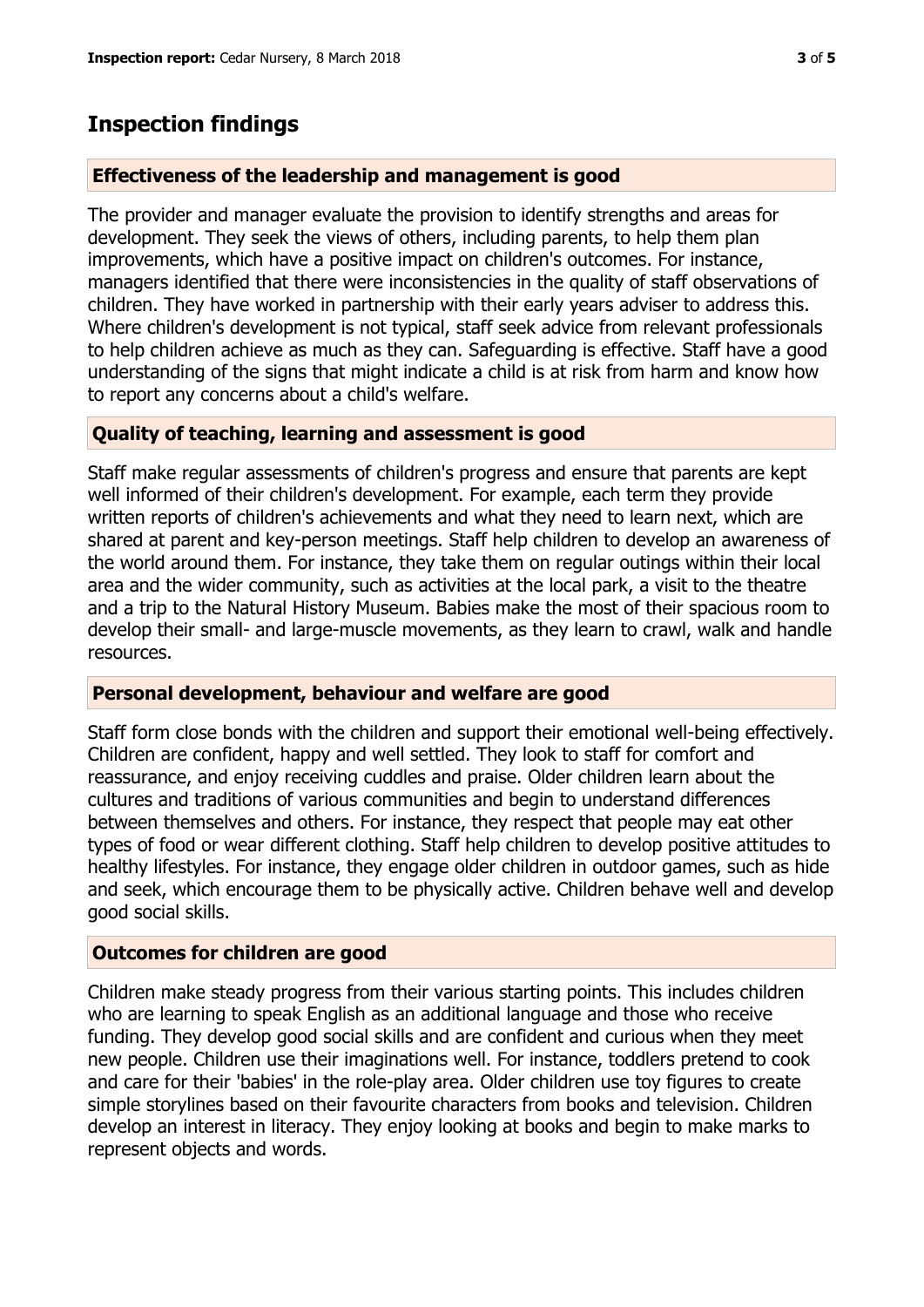# **Setting details**

| Unique reference number                             | EY461765                 |  |
|-----------------------------------------------------|--------------------------|--|
| <b>Local authority</b>                              | Haringey                 |  |
| <b>Inspection number</b>                            | 1072099                  |  |
| <b>Type of provision</b>                            | Full-time provision      |  |
| Day care type                                       | Childcare - Non-Domestic |  |
| <b>Registers</b>                                    | Early Years Register     |  |
| <b>Age range of children</b>                        | $0 - 4$                  |  |
| <b>Total number of places</b>                       | 35                       |  |
| <b>Number of children on roll</b>                   | 30                       |  |
| <b>Name of registered person</b>                    | Sunbeams Academy Ltd     |  |
| <b>Registered person unique</b><br>reference number | RP532531                 |  |
| Date of previous inspection                         | 13 October 2015          |  |
| <b>Telephone number</b>                             | 02088850975              |  |

Cedar Nursery registered in 2013. The nursery is open each weekday between 7.30am and 6.15pm for most of the year. The nursery receives funding for the provision of early education for children aged two, three and four years. The nursery employs 11 members of staff, including the provider. All staff hold a relevant early years qualification. The provider hold a qualification at level 6 and other staff are qualified at level 3 or level 2.

This inspection was carried out by Ofsted under sections 49 and 50 of the Childcare Act 2006 on the quality and standards of provision that is registered on the Early Years Register. The registered person must ensure that this provision complies with the statutory framework for children's learning, development and care, known as the early years foundation stage.

Any complaints about the inspection or the report should be made following the procedures set out in the guidance 'Complaints procedure: raising concerns and making complaints about Ofsted', which is available from Ofsted's website: www.gov.uk/government/organisations/ofsted. If you would like Ofsted to send you a copy of the guidance, please telephone 0300 123 4234, or email enquiries@ofsted.gov.uk.